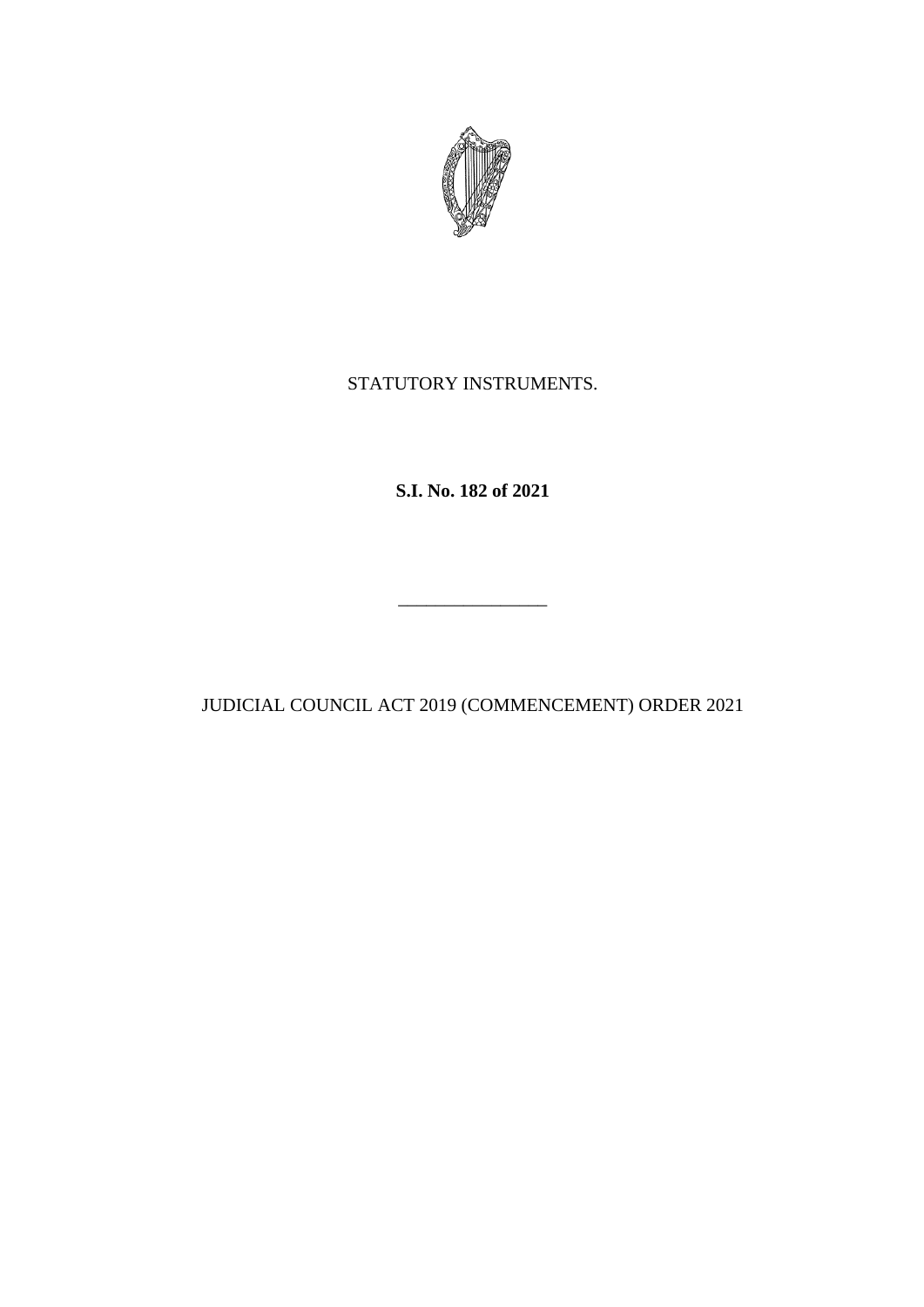# S.I. No. 182 of 2021

### JUDICIAL COUNCIL ACT 2019 (COMMENCEMENT) ORDER 2021

I, HELEN MCENTEE, Minister for Justice, in exercise of the powers conferred on me by section 1(2) of the Judicial Council Act 2019 (No. 33 of 2019) (as adapted by the Justice and Equality (Alteration of Name of Department and Title of Minister) Order 2020 (S.I. No. 452 of 2020)) hereby order as follows:

1. This Order may be cited as the Judicial Council Act 2019 (Commencement) Order 2021.

2. The  $24<sup>th</sup>$  day of April 2021 is appointed as the day on which sections 98 and 99 (as amended by section 30 of the Family Leave and Miscellaneous Provisions Act 2021 (No. 4 of 2021)) of the Judicial Council Act 2019 (No. 33 of 2019) shall come into operation.



GIVEN under my Official Seal, 15 April, 2021.

HELEN MCENTEE, Minister for Justice.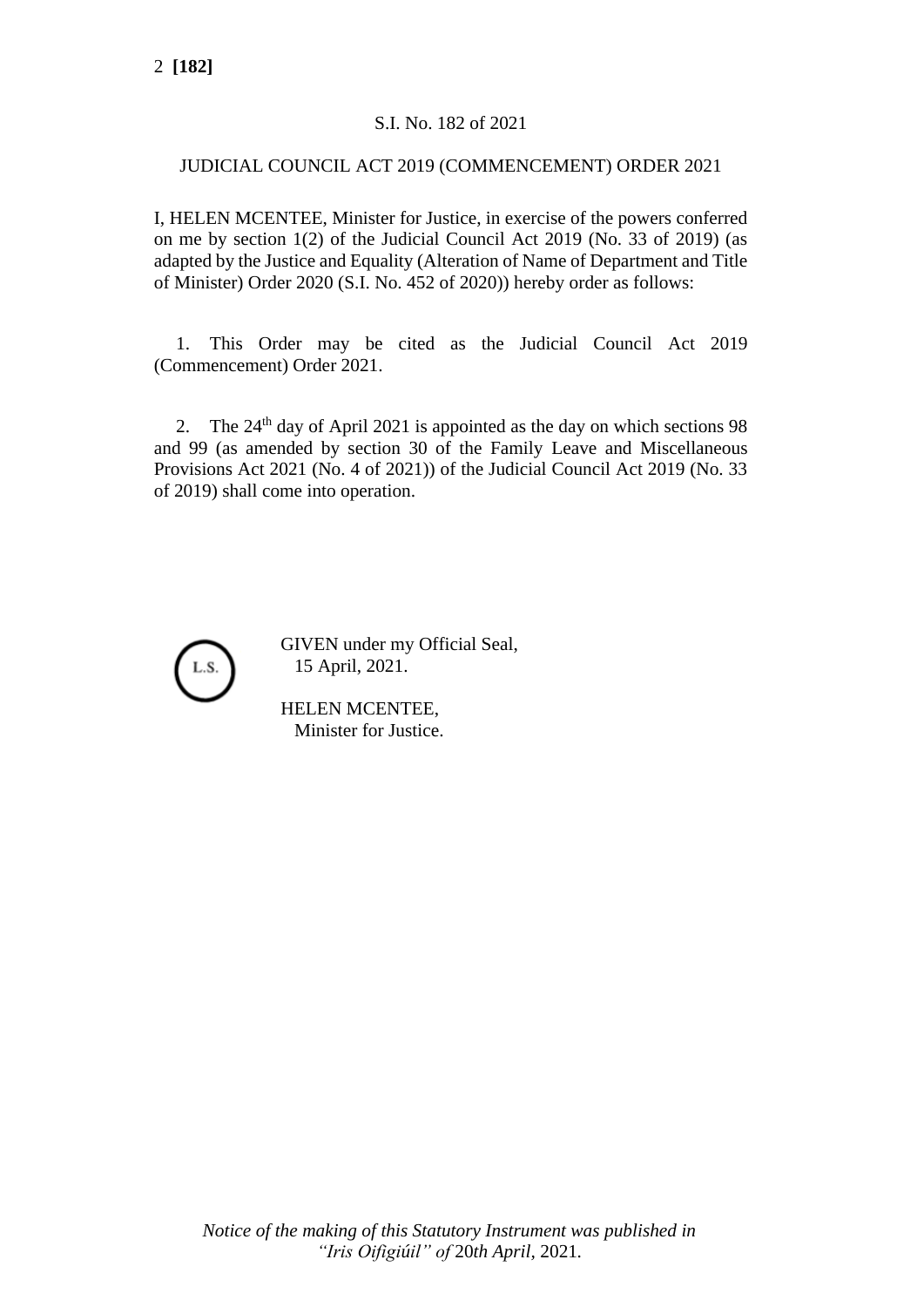#### EXPLANATORY NOTE

# (*This note is not part of the Instrument and does not purport to be a legal interpretation*.)

This Order appoints 24 April 2021 as the day on which section 98 and section 99 (as amended by section 30 of the Family Leave and Miscellaneous Provisions Act 2021 (No. 4 of 2021)) of the Judicial Council Act 2019 (No. 33 of 2019) come into operation. Sections 98 and 99 of the 2019 Act deal with amendments to the Personal Injuries Assessment Board Act 2003 (No. 46 of 2003) and to the Civil Liability and Courts Act 2004 (No. 31 of 2004) to make provision in relation to the operation of personal injuries guidelines adopted by the Judicial Council and related matters.